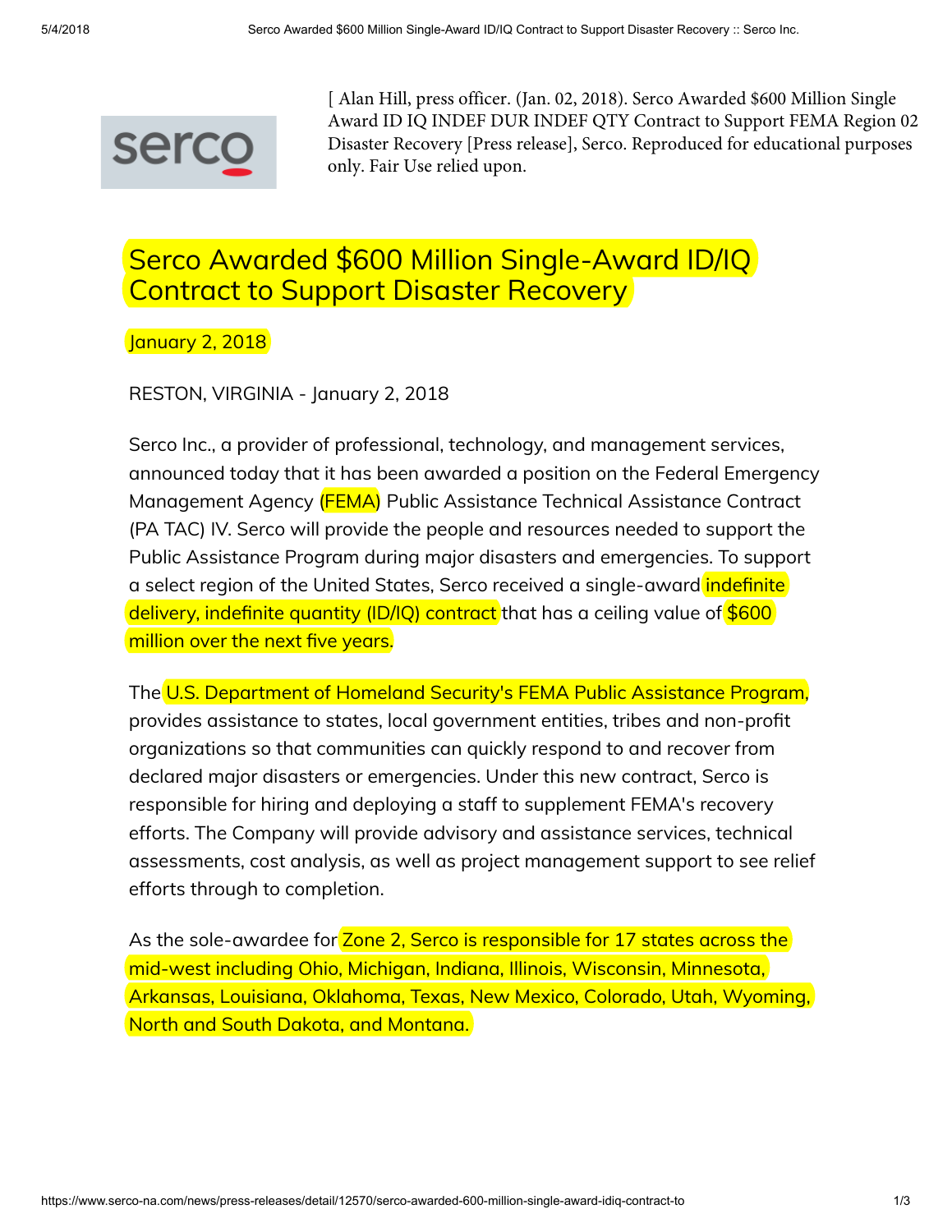"In 2017, there were over 200 federally declared natural disasters across the United States. Serco stands ready to support FEMA and the citizens of our nation," said Dave Dacquino, Chairman and CEO of Serco Inc. "We are hard at work preparing our high-quality team of project managers, engineers, environmental planners, biologists, financial analysts, accountants, estimators and other professionals needed to support the next time disaster strikes. We look forward to supporting FEMA to assist state and local governments and other eligible applicants in responding to, and recovering from Presidentiallydeclared disasters."

Serco has over two decades of experience delivering technical and advisory services in support of mission-critical programs and contingency planning operations for the U.S. Federal government. Under various programs supporting the Department of Defense and Federal civilian agencies, Serco supports deployable medical systems solutions to enable medical personnel to provide world-class healthcare; and was responsible for the redeployment associated with base closure, including project development, planning and scheduling, and retrograde processing.